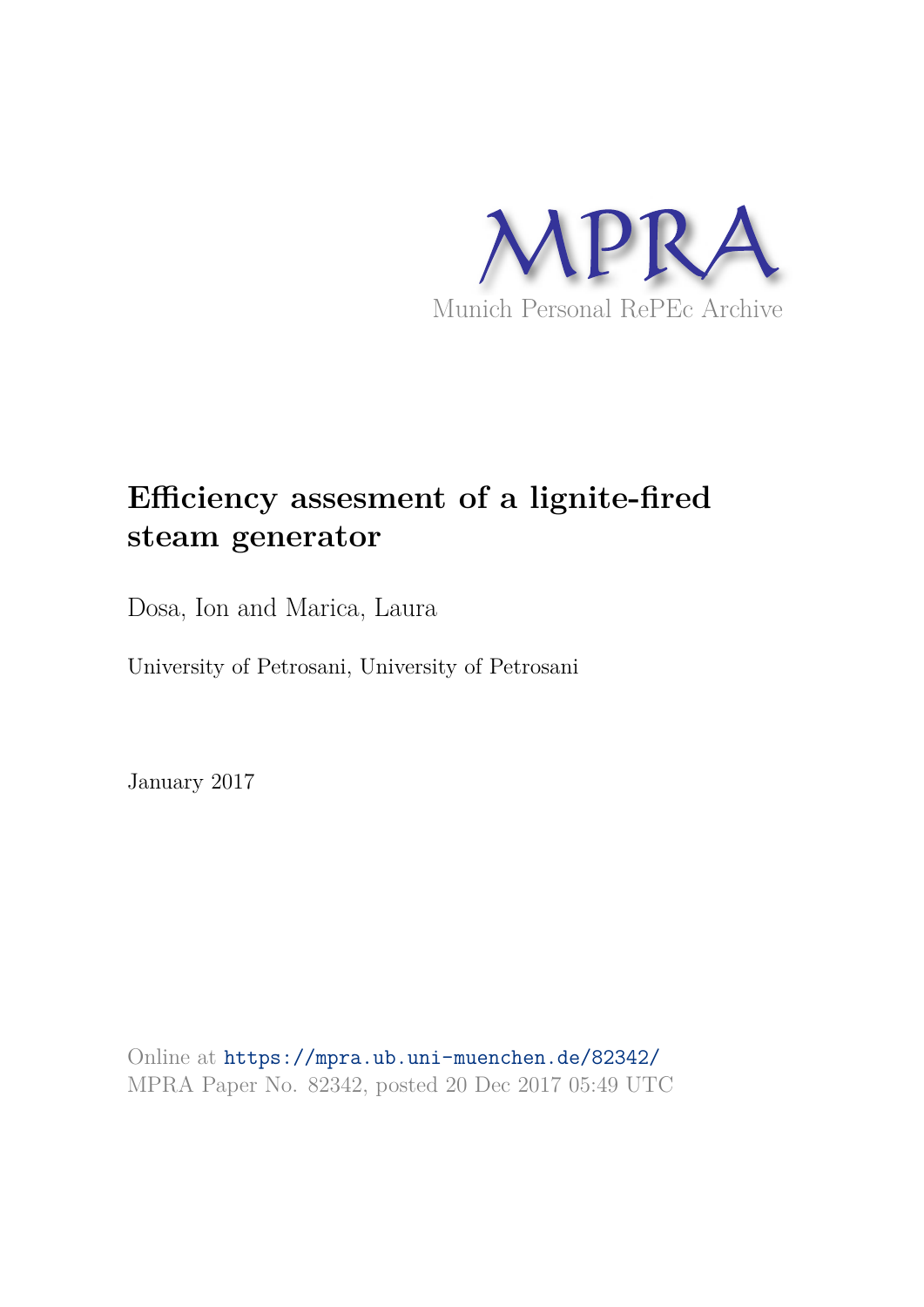# **EFFICIENCY ASSESSMENT OF A LIGNITE-FIRED STEAM GENERATOR**

# *Dosa Ion<sup>1</sup> , Marica Laura<sup>2</sup>*

Associate professor PhD<sup>1</sup>, Assistant Professor PhD<sup>2</sup> *University of Petrosani* 

*Abstract:* Research on lignite-fired power plants highlighted that the efficiency of lignite-fired is 88.9% for PC (pulverized coal) and USC PC (ultra-supercritical pulverized coal) units while for CFBC (circulating fluidized bed combustion) is 87.0%. The efficiency assessment carried out for the boiler presented in this paper revealed that the highest efficiency achieved in actual operating conditions is 83% while the rated efficiency is 85%. Retrofitting old boilers to reach the efficiency of modern ones, around 95% is not an option since they will not comply with environmental standards.

#### **1. INTRODUCTION**

The primary method of producing steam for power generation is by using combustion boilers. The need to increase energy efficiency in the EU is underlined in the Directive 2012/27/EU on energy efficiency. The goal is to achieve 20% savings on the Union's primary energy consumption by 2020 compared to projections [1]. One way to achieve this goal is by increasing efficiency of electrical power production, and as a result less fuel is required to generate each kWh.

Efficiency of retrofitted steam generators represents an important part of papers published on boiler efficiency, but just as much papers were analyzing the efficiency of modern ones, built using state of the art technologies.

An extensive research on lignite-fired power plants was carried out by Qian Zhu [2], highlighting that the efficiency of lignite-fired is 88.9% for PC (pulverized coal) and USC PC (ultra-supercritical pulverized coal) units while for CFBC (circulating fluidized bed combustion) is 87.0%.

#### **2. PROBLEM PRESENTATION**

According to NPC [3] report 76% of steam generators produced 30 years ago, are still in USA, as a result of the long life-cycle and expensiveness. The same situation can be found in the rest of the world too. New generation of steam generators are developed with higher efficiency and low-emissions to meet these requirements. As new units became operational, the average efficiency of power plants will improve, rather than by retrofitting older ones, but this is a process which can take a long time.

The right time for steam generator replacement can be estimated by assessment of energy performance of boilers, which requires heat balance calculations.

Energy auditing in Romania is regulated by the state and supervised by the regulatory authority ANRE. Calculations must be carried out according to the published guide [4], based on algorithms and equations for heat balance calculations of various installations and equipment found in relevant literature [5][6].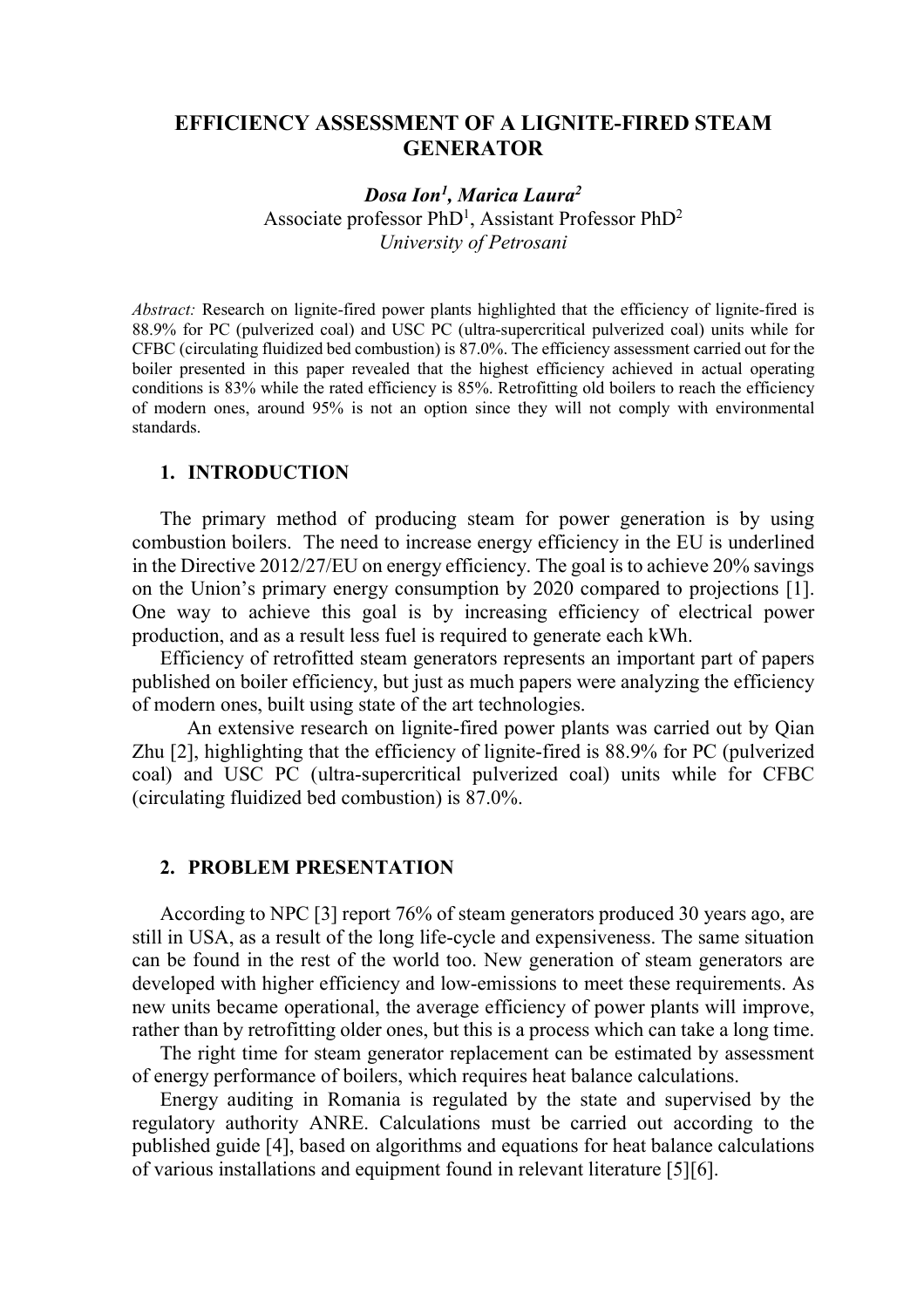#### *2.1. A brief presentation of steam generator*

CRG-1666 is a water tube steam generator (Fig. 1) with natural circulation, two  $\Pi$  shaped flue gas paths, a steam drum and 420 t $\cdot$ h<sup>-1</sup> steam output at 137 bar pressure and 540 °C temperature. The rated efficiency is 85%. The rated feed water temperature is 230 °C at 158 bar pressure.

The steam drum is a horizontal cylinder holding a large volume of water, placed on the upper part of the steam generator, from which the down comers are supplied with water. In the steam drum the liquid phase is separated from the steam.



Fig. 1 Schematic of water tube boiler [7] (steam generator)

The water drum is fed with water using feedwater pumps through the economizer where the water is preheated at 230 °C. In the economizer, the water is heated using flue gases from the second flue gas path. As a result, the temperature of water is near the vapor temperature. In the vapor circuit: steam drum  $-$  water wall  $-$  drum a natural circulation occurs. The water reaches vapor temperature (approximately 345 ºC) and the liquid phase is separated in the steam drum. The vapours are superheated in the platen and the rear superheater of the second flue gas path, side walls of second flue gas path, I, II, III and IV superheater. These heat exchange surfaces are connected one after another on the steam side. Finally steam temperature reaches 540 ºC.

Between I and II superheater and II and III+IV superheater attemperators are placed, injecting feed water in order to regulate steam temperature.

The steam generator is equipped with a data acquisition system in order to track boiler operating parameters, also, indicator panels are located in the control room of the unit.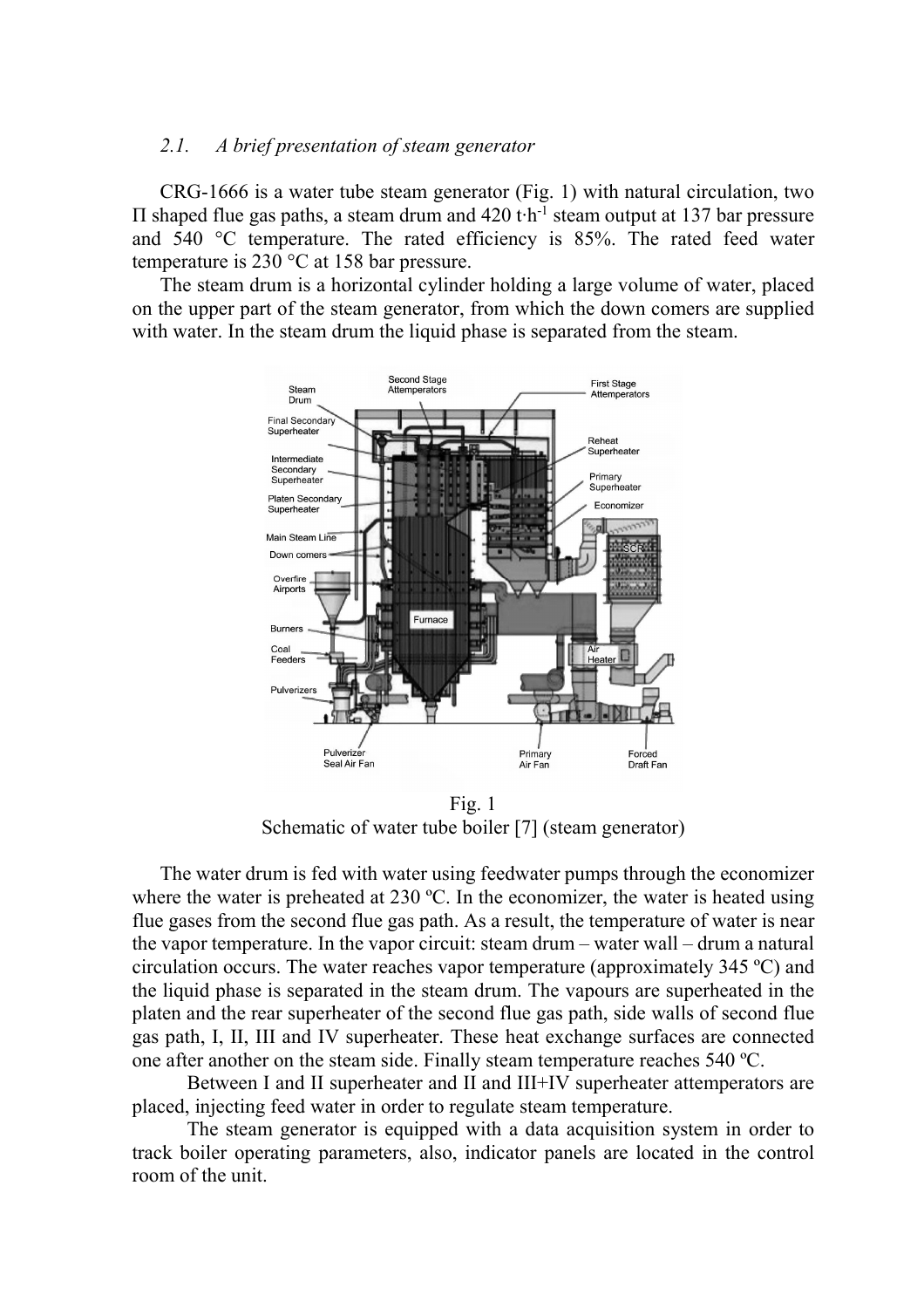#### *2.2. Balance outline and measured data*

Balance outline corresponds with the physical contour of the CRG-1666 steam generator.

Inputs: the mixture of lignite-heavy fuel oil, air needed for combustion, boiler feed water. Outputs: flue gas, the produced superheated steam, blowdown, discharged ash (fly and bottom), heat lost through the walls of the steam generator.

As stated by regulations, in order to perform a proper heat balance analysis at least three different loads must be taken into account. The loads for performance tests were fixed to 295 t $\cdot$ h<sup>-1</sup> – 70.24%, 360 t $\cdot$ h<sup>-1</sup> – 85.71% and 400 t $\cdot$ h<sup>-1</sup> – 95.24%.

Most data on steam generator operation were obtained from the data acquisition system and in addition to that, measurements were carried out in order to obtain more accurate data on combustion. Data on flue gas composition, flue gas temperature  $T_{ga}$ and coefficient of excess air  $\lambda$  is obtained (Table 1), using a TESTO 350 portable emission and combustion analyzer. During measurements coal samples were taken in order to obtain data on composition and lower heating value of used lignite (Table 2).

| Nom.            | U.M.            |        | <b>CRG-1666 load</b> |        |  |
|-----------------|-----------------|--------|----------------------|--------|--|
|                 |                 | 70.24% | 85.71%               | 95.24% |  |
| $ O_2 $         | $\frac{10}{6}$  | 7.6    | 7.2                  | 8.1    |  |
| <b>CO</b>       | $\frac{0}{0}$   | 0.038  | 0.03                 | 0.177  |  |
| CO <sub>2</sub> | $\frac{10}{6}$  | 12.8   | 13.2                 | 12.3   |  |
| SO <sub>2</sub> | $\frac{0}{0}$   | 0.021  | 0.022                | 0.0006 |  |
| N <sub>O</sub>  | $\frac{1}{2}$   | 0.02   | 0.009                | 0.009  |  |
| $T_{\rm ga}$    | $\rm ^{\circ}C$ | 151.3  | 156.7                | 152.9  |  |
| $\lambda$       |                 | 1.56   | 1.51                 | 1.61   |  |

| Table 1.          |  |
|-------------------|--|
| lue gas compositi |  |

Table 2. Lower heating value of lignite and heavy fuel oil

| Load $[\%]$ | Lignite | <b>Heavy fuel oil</b>                  |
|-------------|---------|----------------------------------------|
|             |         | Lower heating value $kJ \cdot kg^{-1}$ |
| 70.24       | 6,597.8 | 40,668.0                               |
| 85.71       | 6,632.6 | 40,668.0                               |
| 95.24       | 6,592.5 | 40,668.0                               |

Also, samples taken from bottom and fly ash during operation were analyzed. Results on the average unburnt coal in bottom ash were: 2.47%, 2.65% and 2.69% while for fly ash were: 4.5%, 4.2% and 4.7%. During testing, different flow rates of heavy fuel oil  $(1,380, 1,495,$  and  $1,587 \text{ kg} \cdot \text{h-1})$  were mixed with pulverized lignite in order to sustain the flame.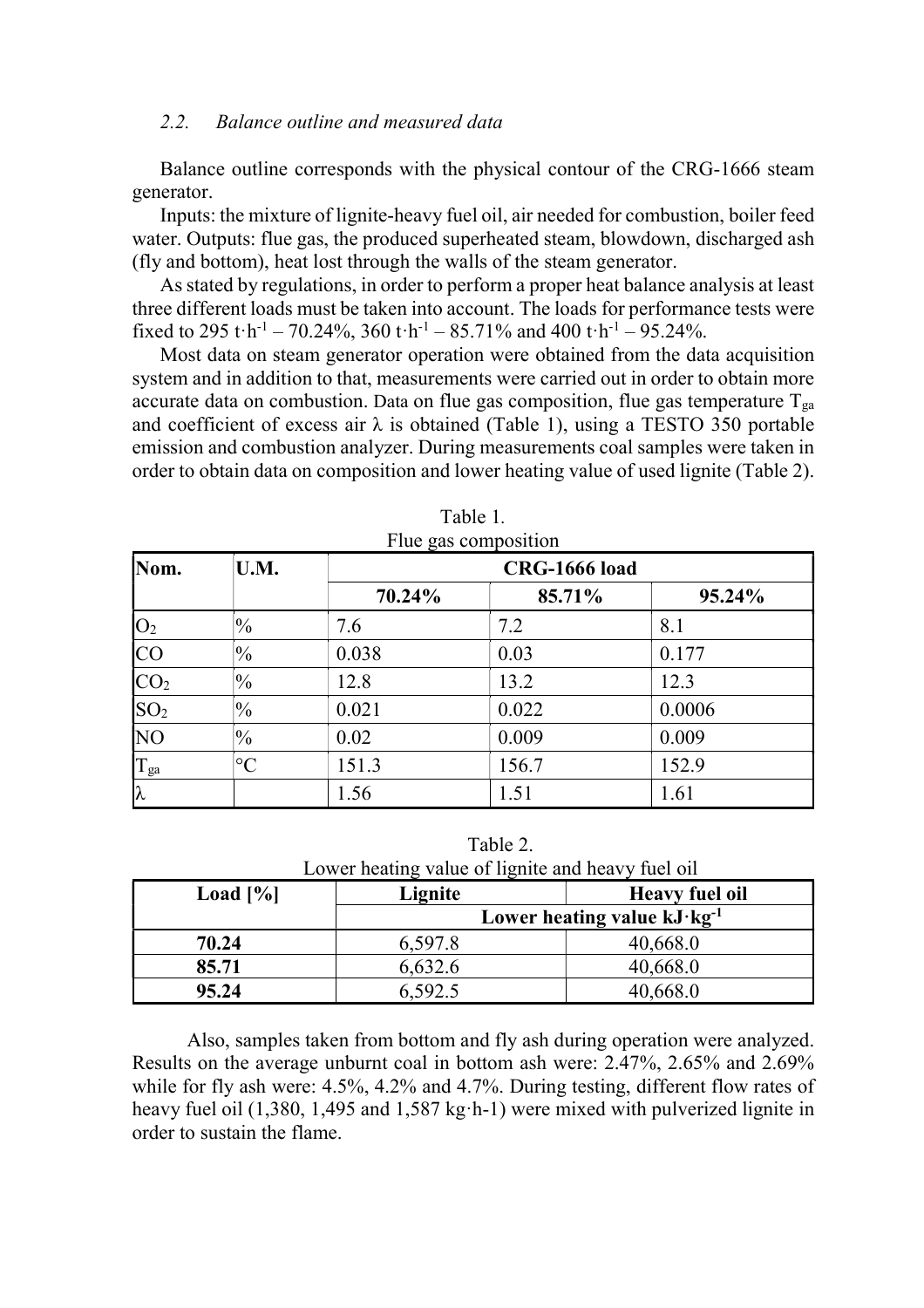| Nom.             | <b>Symbol</b>  | oil<br><b>Heavy</b><br>fuel<br>composition, r% | Lignite<br>composition, $r\%$ |
|------------------|----------------|------------------------------------------------|-------------------------------|
| Carbon           | $\mathcal{C}$  | 87.73                                          | 25.60                         |
| Sulphur          | S              | 0.37                                           | 0.56                          |
| Hydrogen         | H <sub>2</sub> | 10.65                                          | 1.08                          |
| Oxygen           | O <sub>2</sub> | 0.70                                           | 6.85                          |
| Nitrogen         | N              |                                                | 1.01                          |
| Nitrogen (gas)   | $N_2$          | 0.15                                           | $\overline{\phantom{a}}$      |
| Humidity         | W              | 0.20                                           | $\overline{\phantom{0}}$      |
| Humidity overall | $W_t$          |                                                | 41.00                         |
| Ash              | A              | 0.20                                           | 23.90                         |
| Total, %         |                | 100.00                                         | 100.00                        |

Table 3. Elemental analysis of heavy fuel oil and lignite

# **3. RESULTS OBTAINED**

Results of calculations are presented in Table 4. In the columns item values for 70.24% load, 85.71% load and in the last column 94.24% load can be found.

| Actual hourly heat balance           |             |               |             |               |             |               |  |  |  |  |
|--------------------------------------|-------------|---------------|-------------|---------------|-------------|---------------|--|--|--|--|
| Nom.                                 | 70.24% load |               | 85.71% load |               | 95.24% load |               |  |  |  |  |
|                                      | <b>GJ</b>   | $\frac{1}{2}$ | <b>GJ</b>   | $\frac{0}{0}$ | <b>GJ</b>   | $\frac{1}{2}$ |  |  |  |  |
| <b>INPUT</b>                         |             |               |             |               |             |               |  |  |  |  |
| Chemical heat of fuel                | 881.59      | 72.80         | 1062.64     | 72.21         | 1208.72     | 72.16         |  |  |  |  |
| $Q_{cBi}$                            |             |               |             |               |             |               |  |  |  |  |
| Physical heat of fuel Q <sub>B</sub> | 25.85       | 2.13          | 31.14       | 2.12          | 35.78       | 2.14          |  |  |  |  |
| Physical heat of feed and            | 284.57      | 23.50         | 356.36      | 24.22         | 404.98      | 24.17         |  |  |  |  |
| injection water $Q_a$                |             |               |             |               |             |               |  |  |  |  |
| Physical heat of air QL              | 19.03       | 1.57          | 21.39       | 1.45          | 25.62       | 1.53          |  |  |  |  |
| <b>TOTAL INPUT (Q<sub>i</sub>)</b>   | 1211.04     | 100.00        | 1471.53     | 100.00        | 1675.10     | 100.00        |  |  |  |  |
| <b>USEFUL HEAT OUTPUT</b>            |             |               |             |               |             |               |  |  |  |  |
| Heat of produced steam               | 997.91      | 82.40         | 1224.85     | 83.24         | 1372.15     | 81.91         |  |  |  |  |
| $Q_D$                                |             |               |             |               |             |               |  |  |  |  |
| <b>Total useful heat output</b>      | 997.91      | 82.40         | 1224.85     | 83.24         | 1372.15     | 81.91         |  |  |  |  |
| $Q_u$                                |             |               |             |               |             |               |  |  |  |  |
| <b>HEAT LOSS</b>                     |             |               |             |               |             |               |  |  |  |  |
| Mechanical incomplete                | 5.54        | 0.46          | 7.20        | 0.49          | 8.42        | 0.50          |  |  |  |  |
| combustion Q <sub>cmec</sub>         |             |               |             |               |             |               |  |  |  |  |
| Chemical incomplete                  | 2.30        | 0.19          | 2.12        | 0.14          | 15.06       | 0.90          |  |  |  |  |
| combustion Q <sub>cga</sub>          |             |               |             |               |             |               |  |  |  |  |
| Heat loss through flue               | 137.56      | 11.36         | 162.56      | 11.05         | 189.88      | 11.34         |  |  |  |  |
| gas Qgacos                           |             |               |             |               |             |               |  |  |  |  |

Table 4.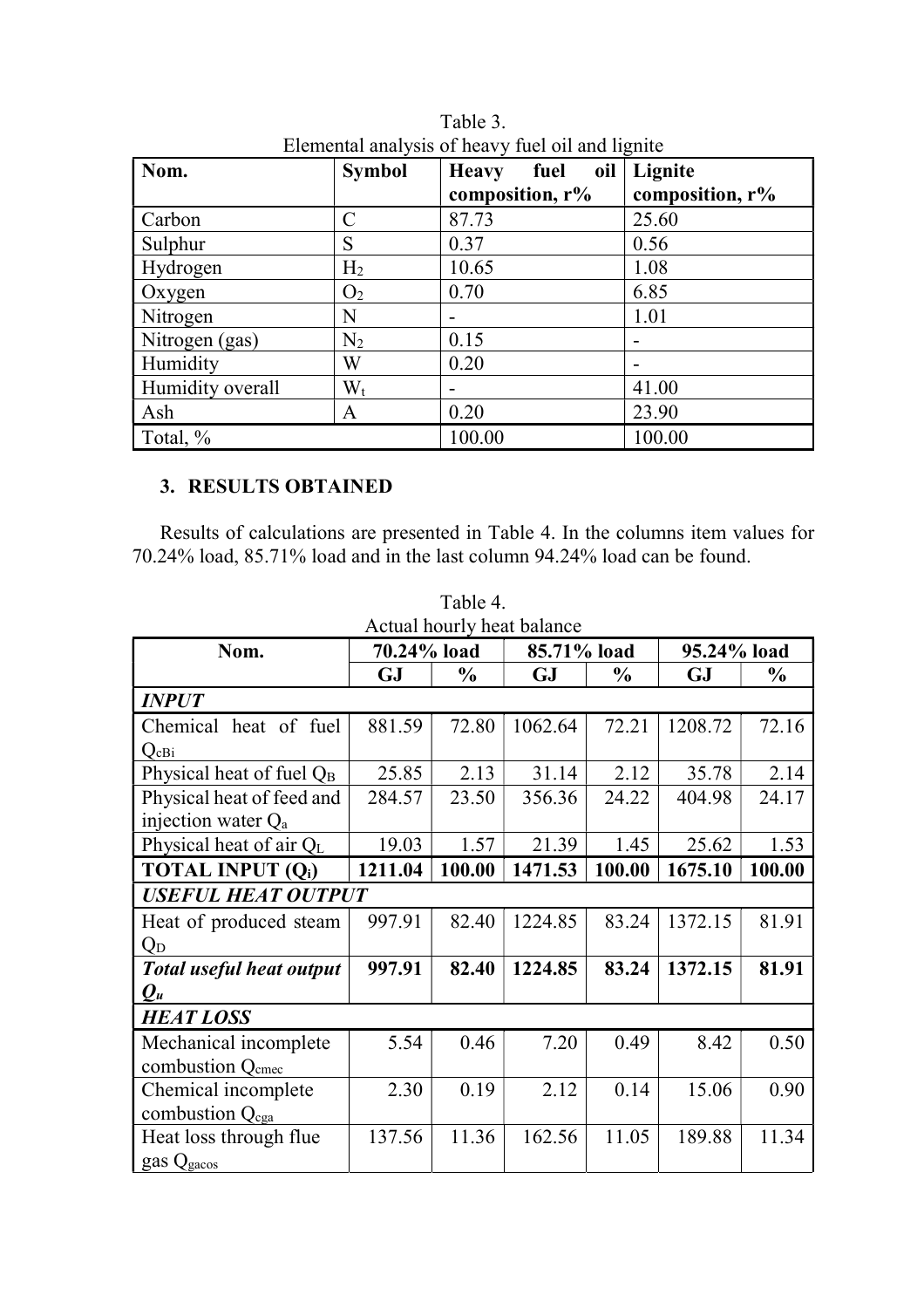| <b>TOTAL OUTPUT</b><br>$(Q_e)$ | 1211.04 | 100.00 | 1471.53 | 100.00 | 1675.10 | 100.00 |
|--------------------------------|---------|--------|---------|--------|---------|--------|
|                                |         |        |         |        |         |        |
| Total heat loss $Q_p$          | 213.13  | 17.60  | 246.68  | 16.76  | 302.96  | 18.09  |
| Unaccounted losses $\Delta$ Q  | 24.93   | 2.06   | 25.98   | 1.76   | 35.84   | 2.14   |
| Wall loss $Q_{\text{per}}$     | 6.81    | 1.16   | 7.02    | 0.48   | 7.11    | 0.43   |
| $Q_{pj}$                       |         |        |         |        |         |        |
| Heat loss by blowdown          | 14.08   | 0.56   | 14.88   | 1.01   | 15.60   | 0.93   |
| $Q_{sg}$                       |         |        |         |        |         |        |
| Heat loss by bottom ash        | 21.91   | 1.81   | 26.92   | 1.83   | 31.04   | 1.85   |

The net energy efficiency  $\eta_n$ , gross energy efficiency  $\eta_{tb}$  and specific fuel consumption *c* for different loads are presented in Table 5.

| <b>Extraordity, paramiters</b>                                   |        |        |
|------------------------------------------------------------------|--------|--------|
| Nomenclature                                                     | Load   | Values |
| Net energy efficiency $\eta_n$ [%]                               | 70.24% | 82.40  |
|                                                                  | 85.71% | 83.24  |
|                                                                  | 95.24% | 81.91  |
| Gross thermal efficiency $\eta_{tb}$ [%]                         | 70.24% | 80.91  |
|                                                                  | 85.71% | 81.73  |
|                                                                  | 95.24% | 80.02  |
| Specific fuel consumption c [g e.f. $(kg$ steam) <sup>-1</sup> ] | 70.24% | 102.02 |
|                                                                  | 85.71% | 100.85 |
|                                                                  | 95.24% | 102.50 |

Table 5. Efficiency parameters

 In order to compare actual parameters with optimal data values, an optimal heat balance was also calculated. Calculation were performed at rated parameters of steam generator: steam flow rate 420 t·h<sup>-1</sup> output at 137 bar pressure and 540 °C temperature. Coefficient of excess air was considered 1.25 which is the rated value for this type of steam generator fired with lignite. The values of unburnt coal in bottom ash was considered 2.87% while for fly ash 1.27% (according to literature [5][6]). Flow rate of heavy fuel oil taken into account was  $1,000 \text{ kg} \cdot \text{h}^{-1}$ . Results are presented in Table 6. No losses due to chemical incomplete combustion or blowdown were taken into account.

| Optimal hourly heat balance         |  |  |                           |      |                                                                   |    |                |  |  |
|-------------------------------------|--|--|---------------------------|------|-------------------------------------------------------------------|----|----------------|--|--|
| <b>HEAT INPUT</b>                   |  |  |                           |      | <b>HEAT OUTPUT</b>                                                |    |                |  |  |
| $\frac{0}{0}$<br>Nomenclature<br>GJ |  |  |                           |      | Nomenclature                                                      | GJ | $\frac{10}{6}$ |  |  |
| <b>HEAT INPUT</b>                   |  |  | <b>USEFUL HEAT OUTPUT</b> |      |                                                                   |    |                |  |  |
| Chemical<br>fuel Q <sub>cBi</sub>   |  |  |                           |      | heat of 1,153.79 71.17 Heat of produced steam $1,443.28$<br>$Q_D$ |    | 89,02          |  |  |
|                                     |  |  | 34.60                     | 2.13 |                                                                   |    |                |  |  |

Table 6.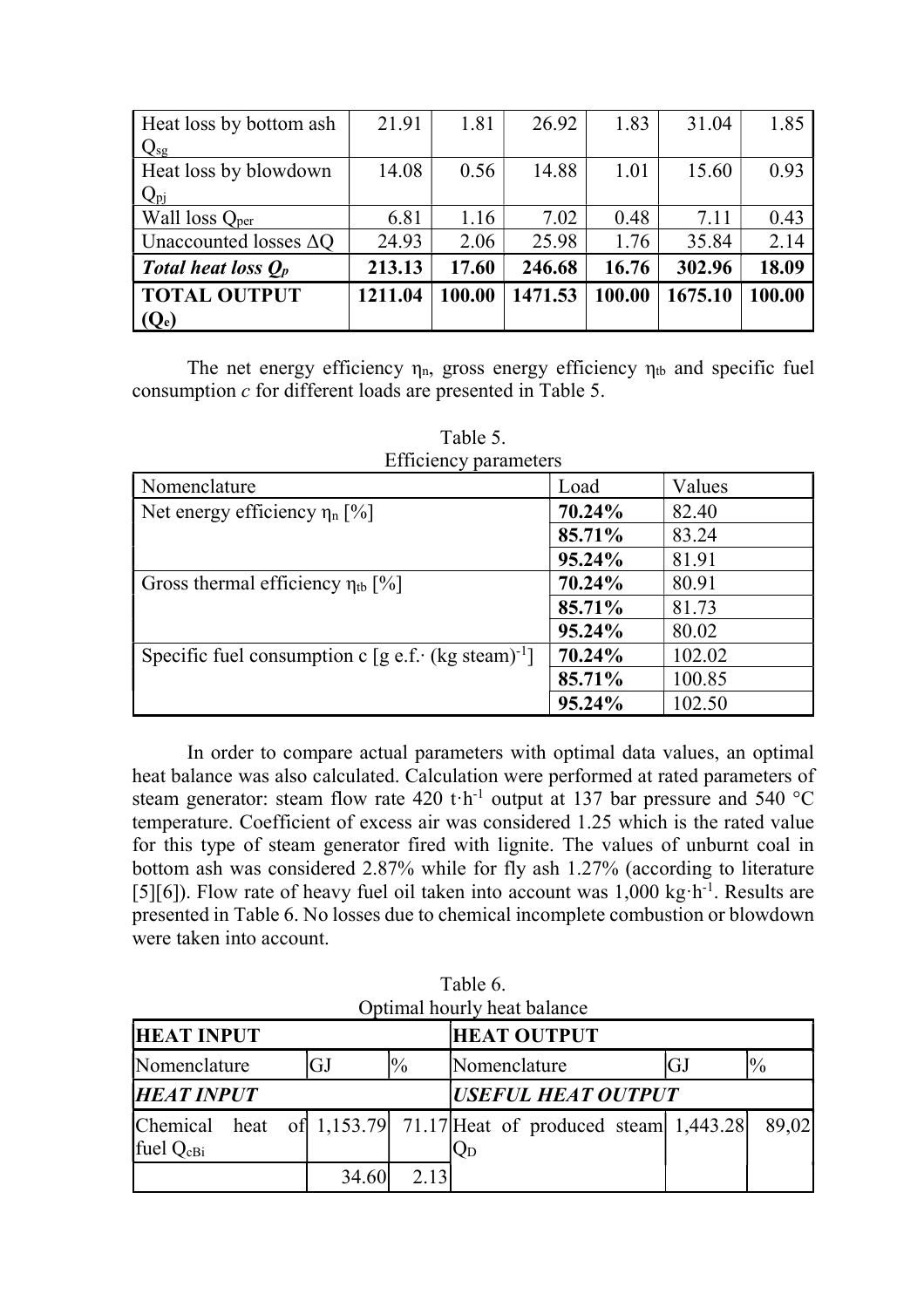| Physical heat of fuel                        |        |  | Total useful heat $Q_u$                                        | 1,443.28 | 89.02  |
|----------------------------------------------|--------|--|----------------------------------------------------------------|----------|--------|
| $ Q_{\rm B} $                                |        |  | <b>HEAT LOSS</b>                                               |          |        |
| Physical heat of feed<br>and injection water | 415.54 |  | 25.63 Mechanical<br>incomplete<br>combustion Q <sub>cmec</sub> | 7.14     | 0.44   |
| $\mathsf{IQ}_{\text{a}}$                     |        |  | Heat loss through flue gas<br>Q <sub>gacos</sub>               | 132.26   | 8.15   |
| Physical heat of air<br>IQ <sub>L</sub>      | 17.41  |  | 1.07 Heat loss by bottom ash<br>$Q_{sg}$                       | 30.94    | 1.91   |
|                                              |        |  | Wall loss Q <sub>per</sub>                                     | 7.71     | 0.48   |
|                                              |        |  | Unaccounted losses $\Delta Q$                                  |          |        |
|                                              |        |  | Total loss $Q_p$                                               | 178.05   | 10.98  |
| <b>INPUT</b><br><b>TOTAL</b><br>$(Q_i)$      |        |  | 1,621.33 100.00 TOTAL OUTPUT $(Q_e)$                           | 1,621.33 | 100.00 |

Table 7. Optimal efficiency parameters

| Nomenclature                                                   |  | Values    |
|----------------------------------------------------------------|--|-----------|
| Net energy efficiency $\eta_n$                                 |  | 89.02%    |
| Gross thermal efficiency $\eta_{tb}$                           |  | $89.07\%$ |
| Specific fuel consumption c [g e.f. (kg steam) <sup>-1</sup> ] |  | 93.73     |

## **4 CONCLUSIONS**

Data records in Table 4 and 5 were compared with data in Table 6 and 7:

1. Values for chemical heat of fuel  $Q_{cBi}$ , were found within 72.16 to 72.8%, compared to 71.17% for optimal heat balance, indicating higher fuel consumption, between 100.85 to 102.5 g e.f. $\cdot$  (kg steam)<sup>-1</sup>compared to the optimal 93.73 g e.f. $\cdot$  (kg steam $)^{-1}$ ;

2. Values of feed water contribution in total input heat were lower, between 23.5 to 24.2% compared to 25.63% for optimal heat balance, as feed water temperature was lower than the expected 230 ºC.

3. Contribution in heat input of the physical heat of air was between 1.45 to 1.57% compared with 1.07%, as ambient temperatures at the time of measurements were between 27.6 and 28.9 °C, and for optimal heat balance 25 ºC was considered.

4. Losses through mechanical incomplete combustion  $Q<sub>cmec</sub>$ , heat of bottom ash  $Q<sub>sg</sub>$ , wall loss  $Q<sub>per</sub>$  were within normal ranges, consistent with values found in various sources [8][9][10].

 5. Flue gas loss was the major source of loss, with values within 11.05 to 11.36% compared with 8.15% for optimal heat balance.

6. Net energy efficiency values computed for the considered loads were found within 81.91 to 83.24%, lower values than rated 85% and much lower than the 89.02% value resultant from optimal heat balance. Variation of energy efficiency and specific fuel consumption as function of steam generator load is presented in Fig. 2.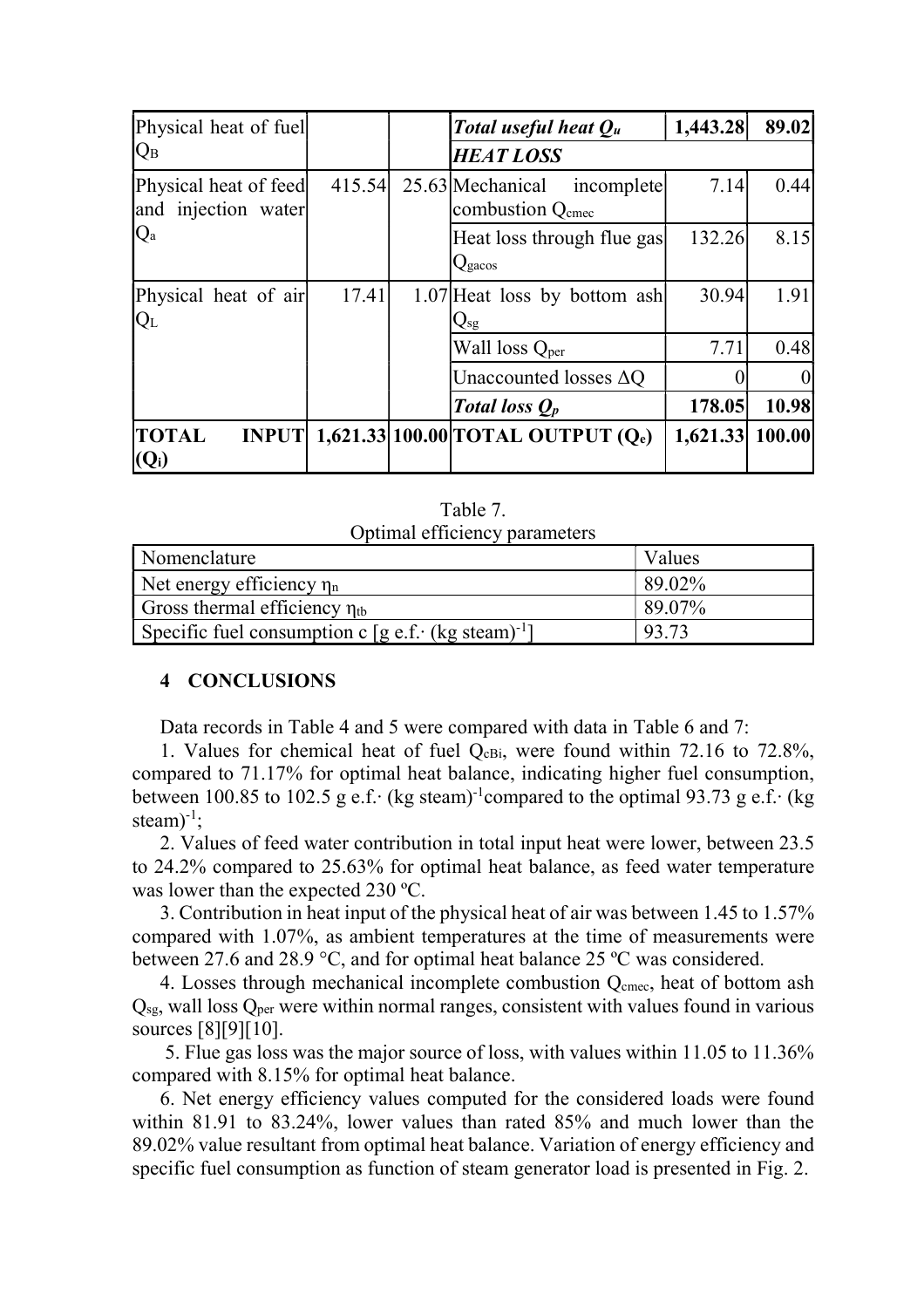7. Unaccounted losses were between 1.77 to 2.14%, compared to ±2.5% admitted [4].

Variation of efficiency reaches maximum at a load of approximately 85% as expected. Corroborated with that, minimum fuel consumption was  $100.9$  g e.f.  $\cdot$  (kg steam) $^{-1}$  at maximum efficiency.

Improving energy efficiency of steam generator operating under the circumstances analyzed in present paper consists mainly in reducing values of flue gas loss, while reducing blowdown can bring another 1%.



Fig. 2. Efficiency and fuel consumption

The higher values found for flue gas loss are generated by values of excess air were between 1.51 and 1.61 (Table 1), much higher than 1.25, the optimal value considered. In same Table, flue gas temperature values are listed between 151.3 to 156.7 values in the recommended range for lignite.

Conclusively, an average growth of 3.1% of net energy efficiency could be achieved, if excess air coefficient is kept around 1.25 and flue gas temperature around 150 ºC.

Even after its long-term operation, energy efficiency of analyzed steam generator is decent, compared to values in literature [2].

For steam generators operating for a long time environmental aspects must be taken into account. Retrofitting boilers to meet environmental standards can affect efficiency [9][11][12]. As highlighted in literature, scrubbers can reduce efficiency by 1%, SCR (selective catalytic reduction) by 2% and carbon capture by 5-10% [12].

A better alternative could be replacing the steam generators with new ones, built to meet environmental standards at high efficiency. In case of studied steam generator, a proper replacement can be the lignite-fueled E-420-13,8-560BJ steam